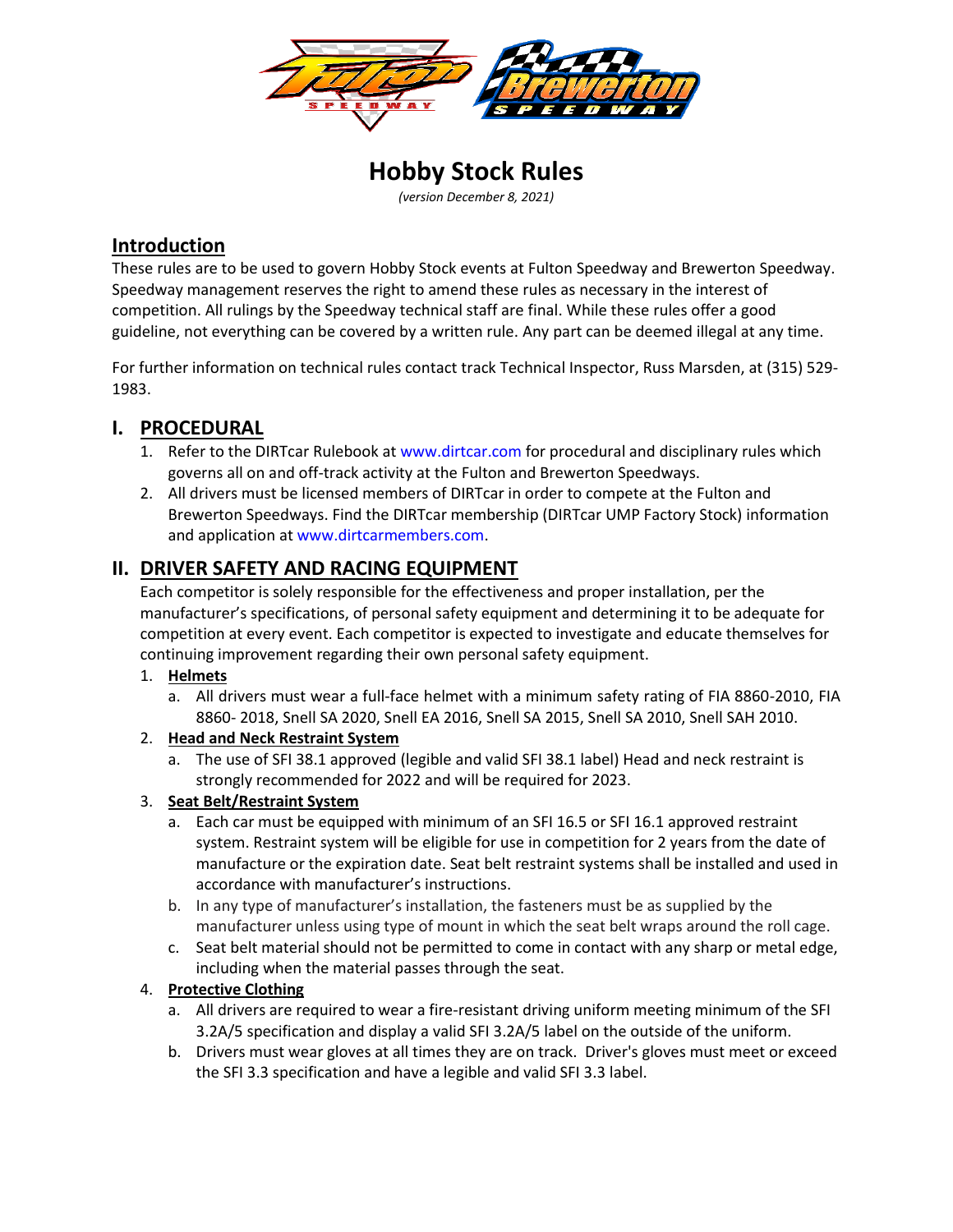c. All drivers should wear fire resistant accessories including but not limited to; head sock, under garments, shoes, and socks. Shoes should meet minimum of the SFI 3.3 specifications and display a valid SFI 3.3 label

#### 5. **Seats**

- a. Aluminum and/or carbon fiber-type composite seats only permitted. If a carbon fiber-type composite seat is used it must meet the SFI 39.2 ratings. Aluminum seats with an FIA and/or SFI 39.2 rating are recommended.
- b. All seats must be mounted to the frame as required by the seat and chassis manufacturer. Full containment seat(s) are recommended.
- c. All areas surrounding the head should have padding.
- d. The driver's seat must be securely fastened to the frame and/or cage in six positions with a minimum of six (6) 3/8"-inch bolts, grade 5 or better. There should be a minimum of four (4) bolts on the bottom and two (2) in the back of the seat.
- e. All seats must be a minimum of 1/8"-inch magnetic steel plate under and up the back 4"inches and be as wide as the seat. Only single piece high back type seats are permitted.

#### 6. **Other General Safety Items**

- a. All cars must be equipped with an SFI 27.1 certified driver's side window net securely mounted to the roll cage and in place during activity on track.
- b. Sharp and/or protruding edges in and around the cockpit will not be permitted.
- c. SFI-approved and labeled seat, roll bar, knee and steering pads and/or padding is recommended
- d. All teams must have a minimum of 2.5 lb. fire extinguisher in their hauler with minimum ABC rating.
- e. Battery cannot be mounted in the driver's compartment. No exceptions.
- f. Ballast weight must be mounted securely with at least two (2) grade 8 bolts and painted white with car number on it mounted inside the frame rail.
- g. Car must have an approved fuel cell, with metal can. All fuel cells must have rubber flaps.

#### 7. **Racing Equipment**

- a. All drivers must have a one-way radio tuned to channel 454.000 during all on-track activity including hot laps.
- b. Mylaps transponders optional in 2022. Will be required in 2023.

# **III. CHASSIS**

#### 1. **Car and Body**

- a. Open to any American made rear wheel drive production car.
- b. Full frame cars may replace rear frame after kick-ups with 2 x 3 tubing.
- c. Stock unibody cars must use 2 x 3 tubing from front clip to end of chassis. No jig-built cars. Fabricated floor must run from top of transmission to right hand door.
- d. No torque arm cars.
- e. Minimum weight of 3200 lbs. with driver at completion of race. Track scales will be used to determine weight and will be final. Ballast weight must be mounted securely with at least two (2) grade 8 bolts and painted white with car number on it mounted inside the frame rail.
- f. Four-point roll cage minimum with four (4) door bars on driver's side, front and rear hoops 1 ¾" .095 tubing.
- g. Stock steel bodies, aftermarket steel or aluminum bodies allowed but must remain stock appearing. Fiberglass hood allowed, max 5" spoiler allowed. No late model looking bodies.
- h. No cock pitting.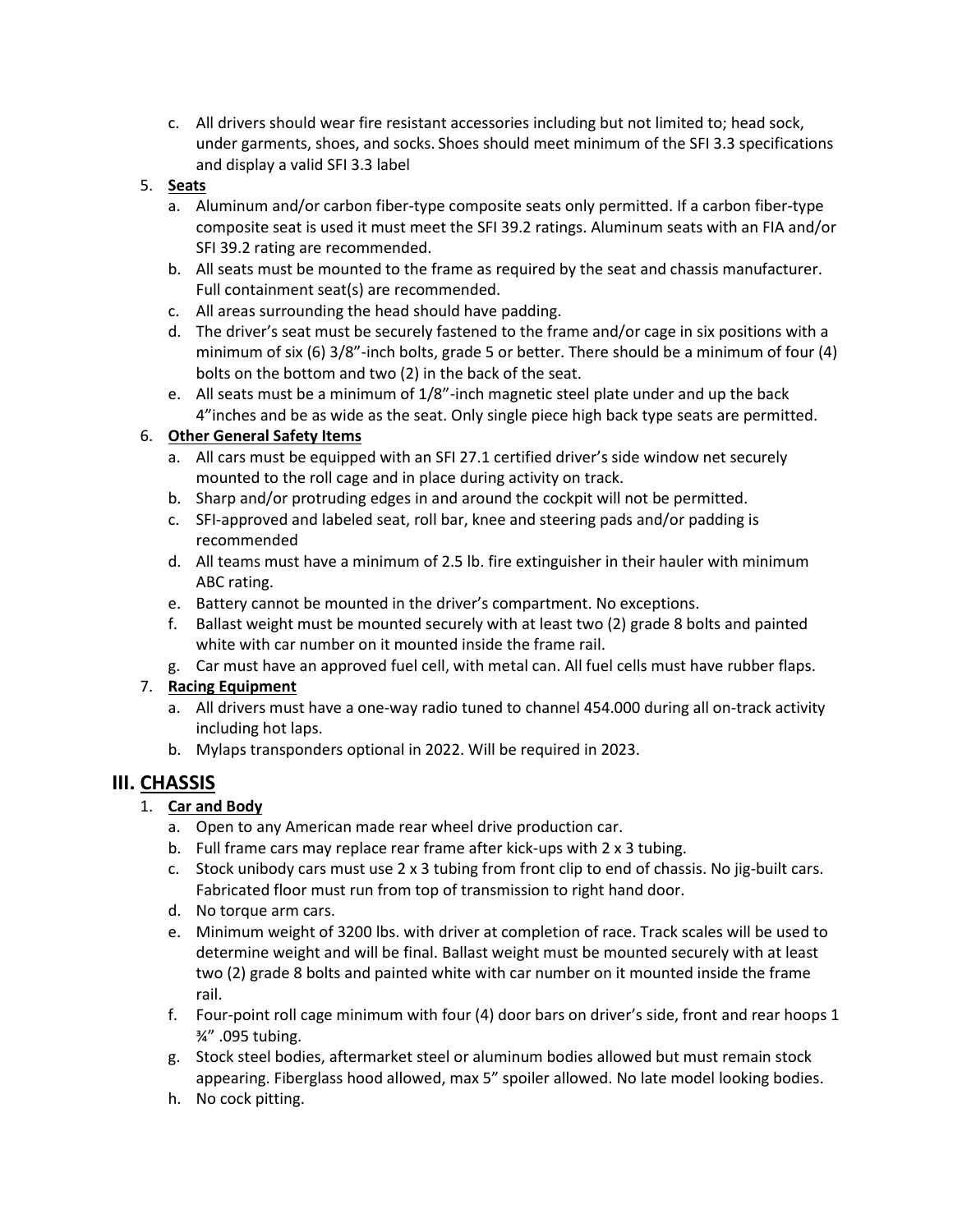- i. Must run stock appearing nose or factory style bumper.
- j. Floor and firewall it must be minimum .22 gauge steel.
- k. All cars must be presentable.
- l. Door intrusion plate mandatory.
- m. Tow chain front and rear required.
- n. No underslung frames.

#### 2. **Front Suspension**

- a. All suspension and steering components must be OEM and in stock location with the exception of steel tubular non-adjustable replacement upper control arms. Allowed a solid welded one-piece upper control arm  $8 \frac{1}{2}$  - 10  $\frac{1}{2}$ . Lower control arms must be stock.
- b. Steering quickeners allowed.
- c. Non-adjustable spring cups allowed or must be welded. No wedge/jacking bolts.
- d. One non-adjustable non-rebuildable shock allowed per wheel. Welded heim end only. 7" or 9' permitted.
- e. Rear shock must be  $+$  or  $-1$ " from stock location. Rear can be heim end.
- f. Racing springs allowed.
- g. Chassis components must be same as chassis being used.
- h. Shocks may not exceed \$100.00 per shock.
- i. Screw-in lower ball joints allowed.

#### 3. **Rear Suspension**

- a. Steel multi-leaf springs permitted only. Single hole only front and rear. No mono, no fiberglass, etc.
- b. No pull bars. No 3 link, no panhard or j-bars allowed.
- c. Shackles allowed, one hole only.
- d. No wedge/jacking bolts.
- e. May run Ford 9" with bolt in axles. Floaters allowed.
- f. Aftermarket upper and lower trailing arms (stock replacement, non-adjustable only). 14 inch max height. Equal height for both sides.
- g. Racing springs allowed. Coil car 14" max rear height.
- h. Non-adjustable spring cups permitted. No aftermarket rear upper spring buckets.
- i. Rear end mounts must all be in stock location, no exceptions.
- j. All suspension components must be in OEM locations.
- k. Steel spool allowed, no lockers or traction control components.

#### 4. **Brakes**

- a. Four-wheel brakes mandatory.
- b. Balance bar permitted.
- c. OEM steel calipers only.
- d. Aftermarket master cylinders allowed.

#### 5. **Tires and Wheels**

- a. Steel wheels only with maximum width 8".
- b. Beadlocks allowed.
- c. Any offset permitted.
- d. Wheel spacers permitted but must have full lug nut on stud..
- e. No wide 5 hubs allowed.
- f. 1" lugs are mandatory.
- g. 5/8" wheel stud mandatory.
- h. Hoosier Racing Tire part #36149 "soft" 26.5/8.0-15; part # 36156 "soft" 27.5/8.0-15; or allseason DOT tires permitted.